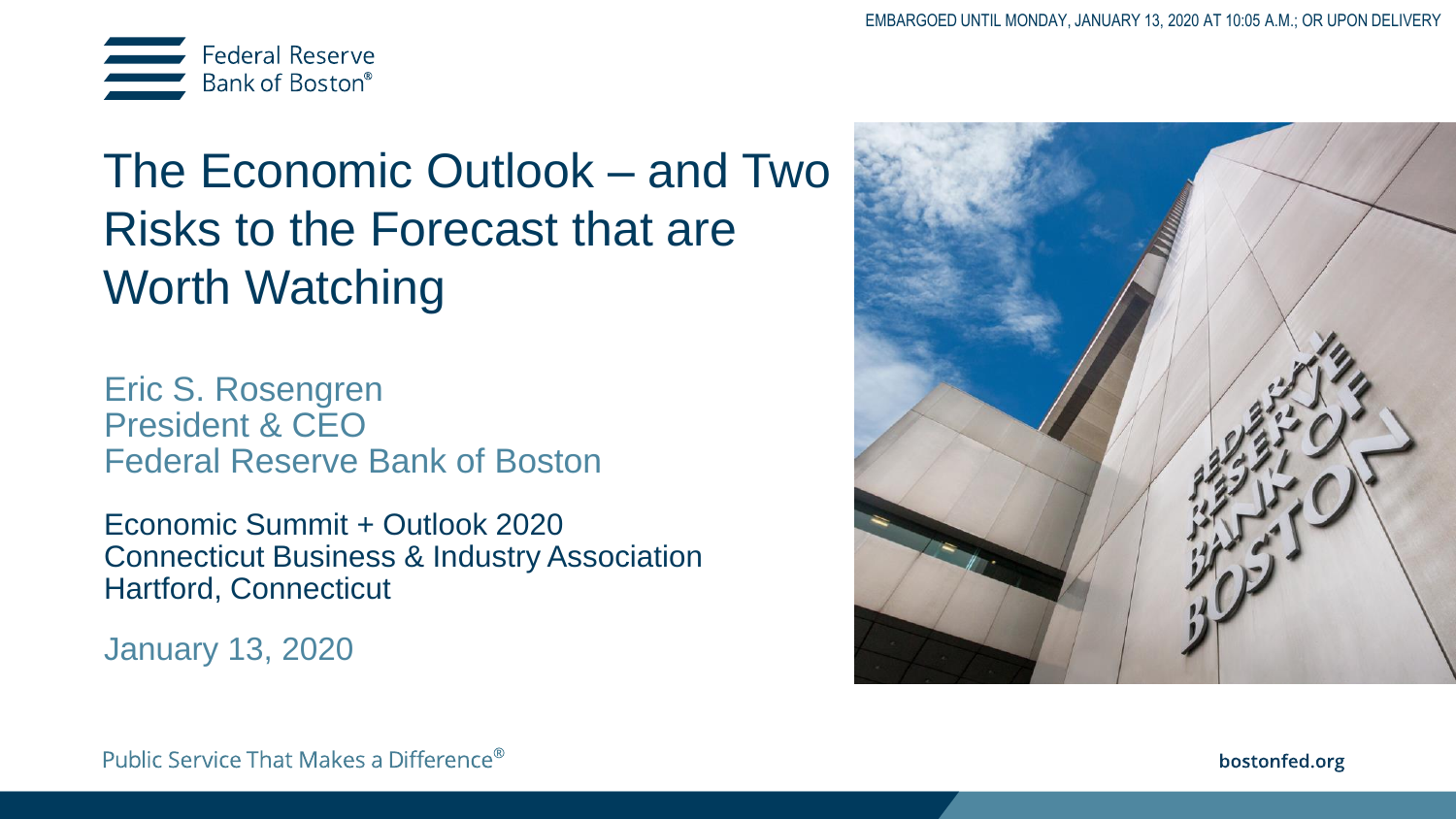## Figure 1: Real GDP Growth: Actual and Forecast from the Summary of Economic Projections 2014:Q4 - 2022:Q4



*Note: The SEP real GDP forecast is for the percent change from the fourth quarter of the previous year to the fourth quarter of the year indicated, for 2019 - 2022. Source: BEA; FOMC, Summary of Economic Projections, December 11, 2019; Haver Analytics*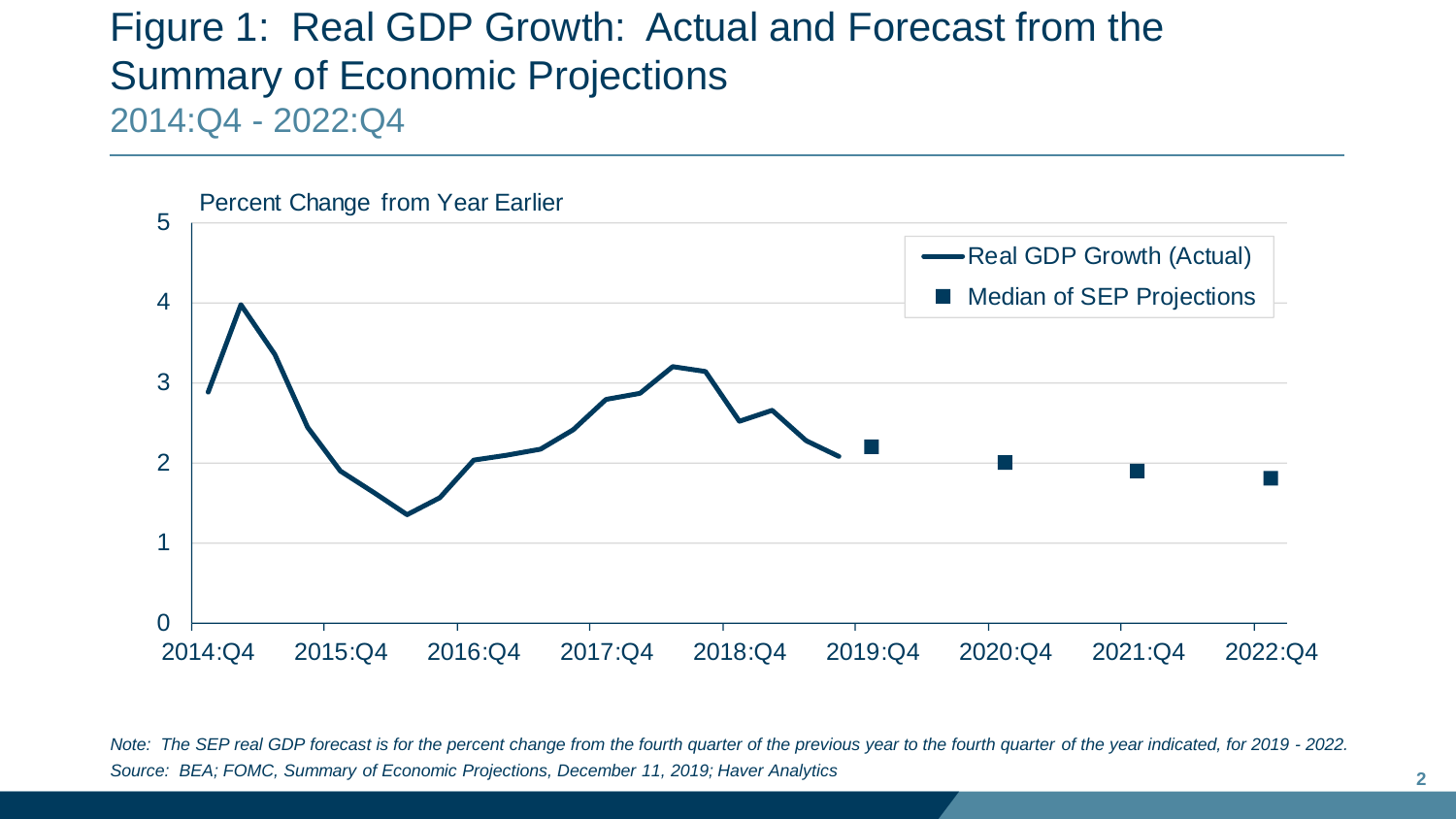## Figure 2: Unemployment Rate: Actual and Forecast from the Summary of Economic Projections 2014:Q4 - 2022:Q4



*Note: The SEP unemployment rate forecast is for the unemployment rate in the fourth quarter of the year indicated, for 2020 - 2022. Source: BLS; FOMC, Summary of Economic Projections, December 11, 2019; Haver Analytics*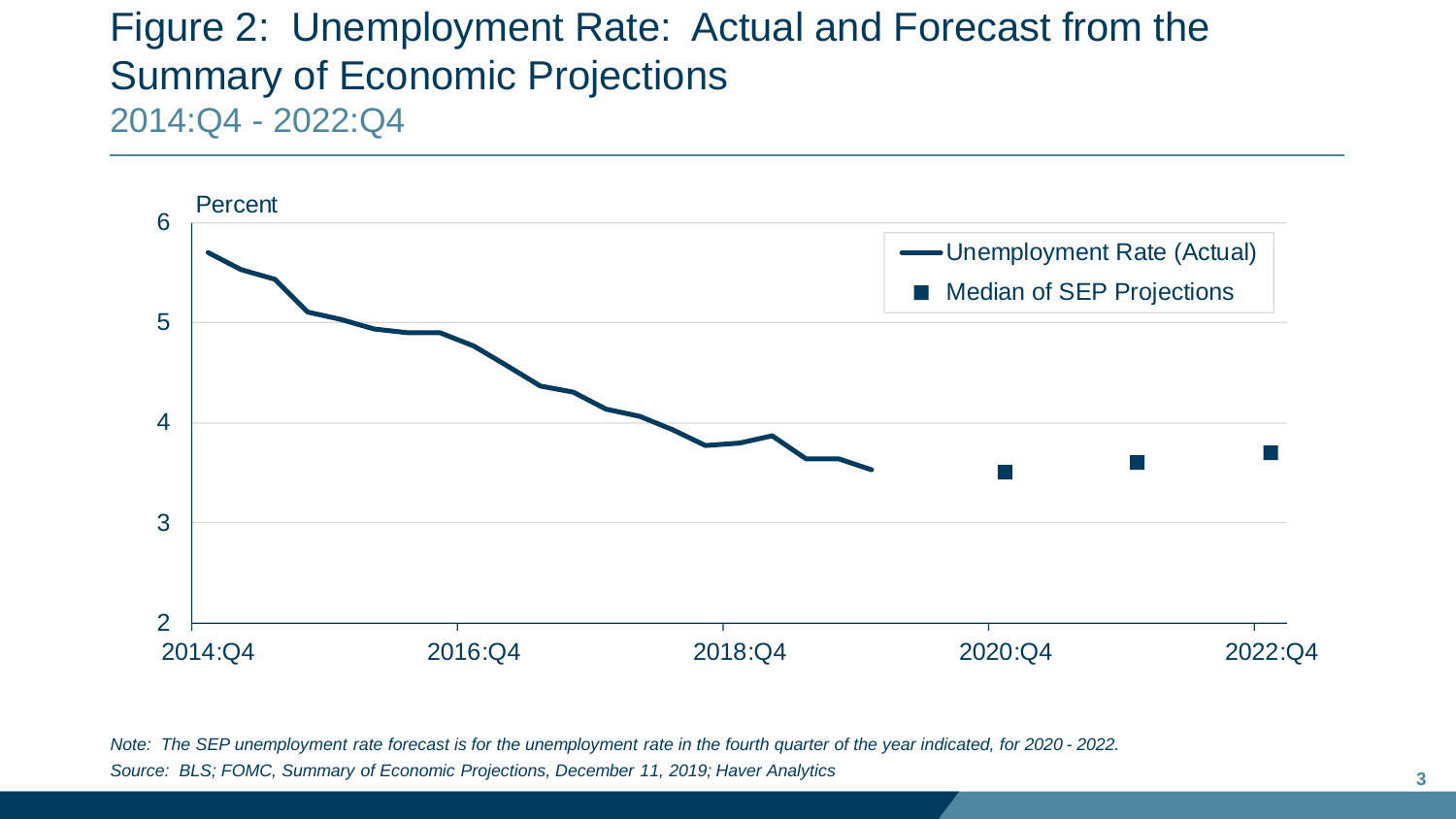## Figure 3: Core PCE Inflation Rate: Actual and Forecast from the Summary of Economic Projections 2014:Q4 - 2022:Q4



*Note: Core PCE inflation excludes food and energy. The SEP core PCE inflation forecast is for the percent change in the core personal consumption expenditures (PCE) price index from the fourth quarter of the previous year to the fourth quarter of the year indicated, for 2019 - 2022. Source: BEA; FOMC, Summary of Economic Projections, December 11, 2019; Haver Analytics*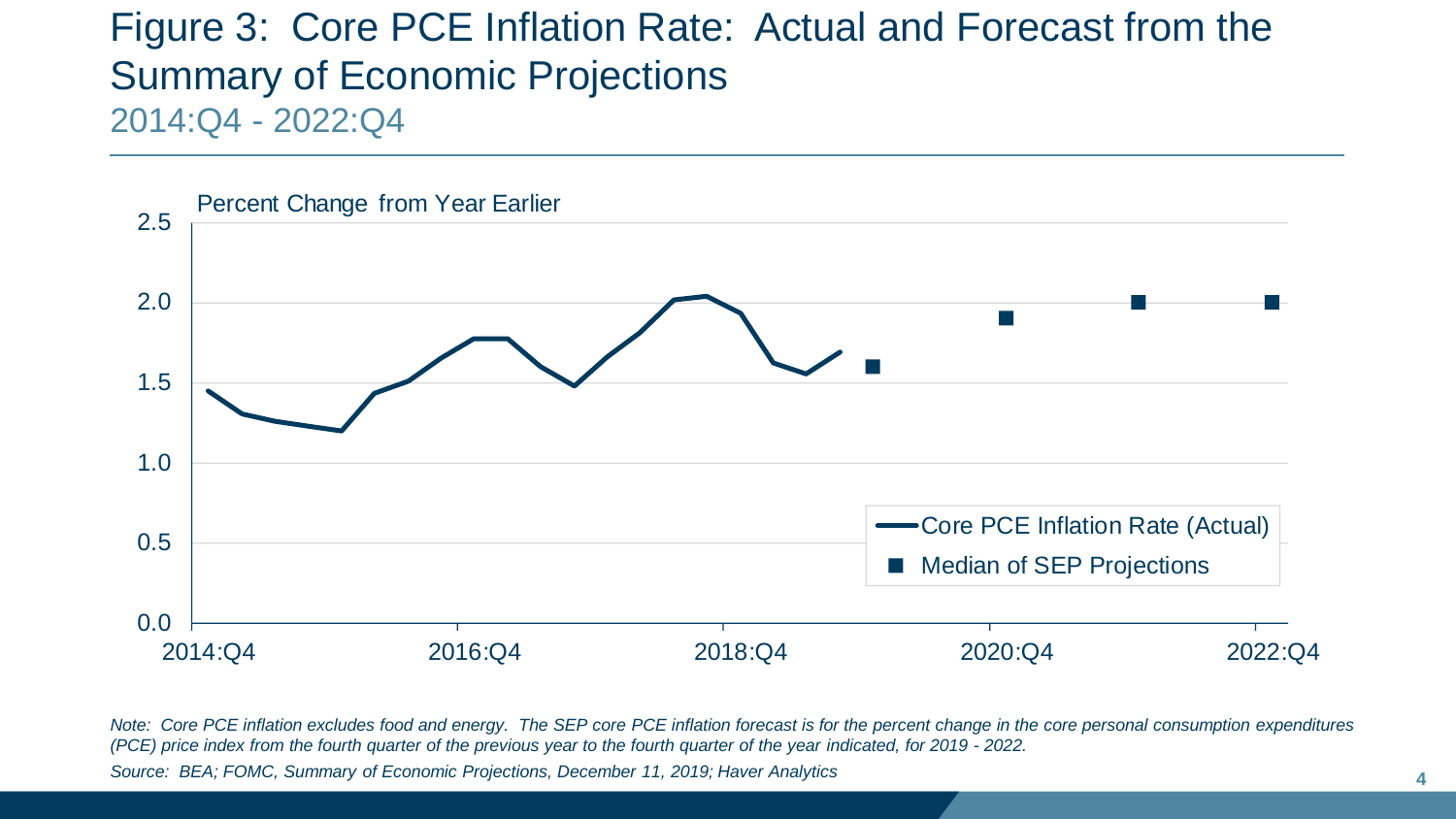## Figure 4: Federal Funds Rate: Actual and Forecast from the Summary of Economic Projections 2014:Q4 - 2022:Q4



*Note: Rates are as of end of period. The SEP federal funds rate projections are the midpoints of the target ranges at year-end, for 2020 - 2022. Source: Federal Reserve Board; FOMC, Summary of Economic Projections, December 11, 2019; Haver Analytics*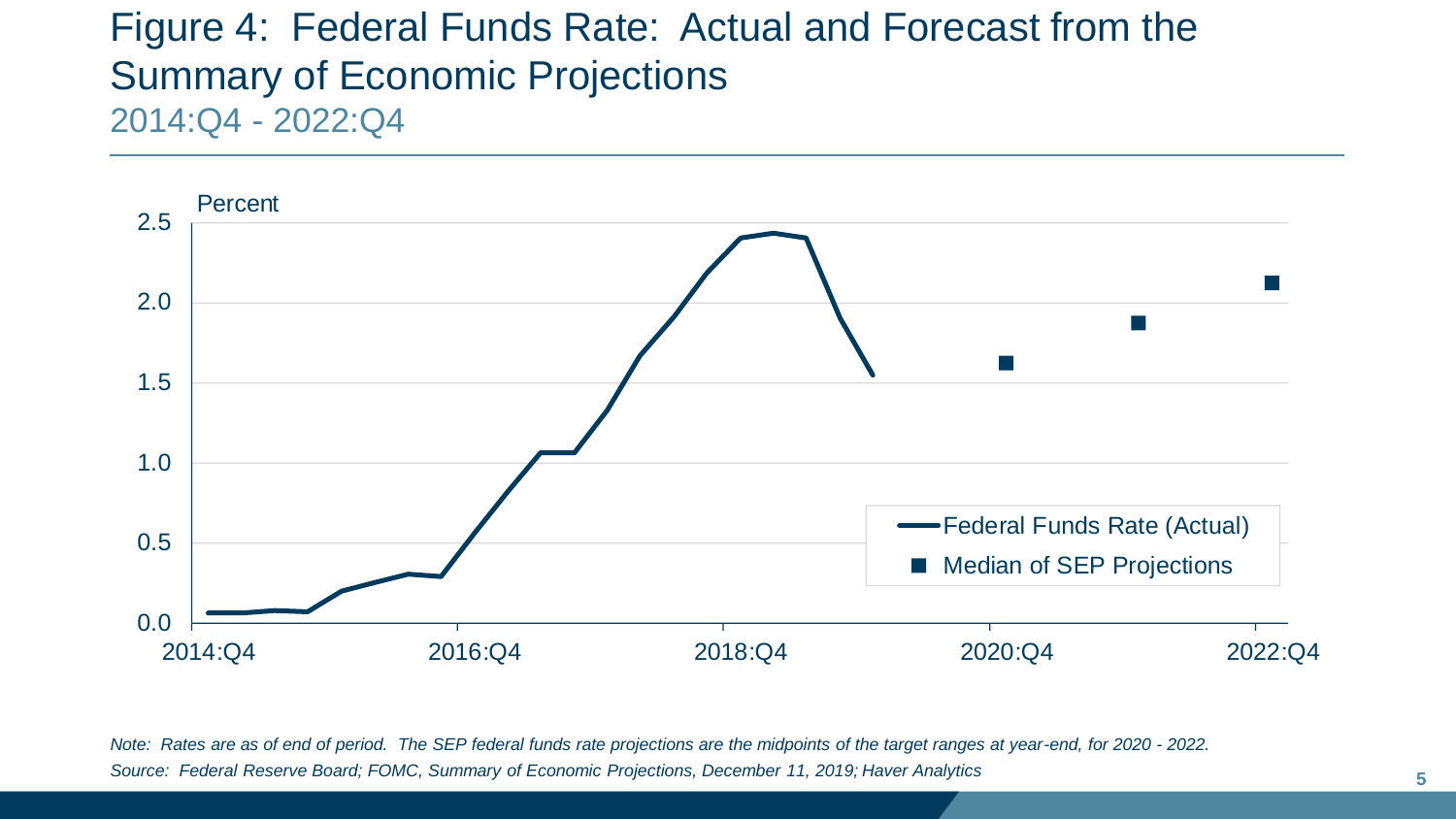## Figure 5: Wage Growth January 1998 - December 2019



### Average Hourly Earnings of Private-Industry Workers Wage Growth Tracker by Wage Level



*Source: BLS, NBER, Haver Analytics* **6** *Reserve Bank of Atlanta, NBER, Haver Analytics Note: Wage Growth Tracker by Wage Level for December is not yet available. Source: BLS, Current Population Survey, Wage Growth Tracker – Federal*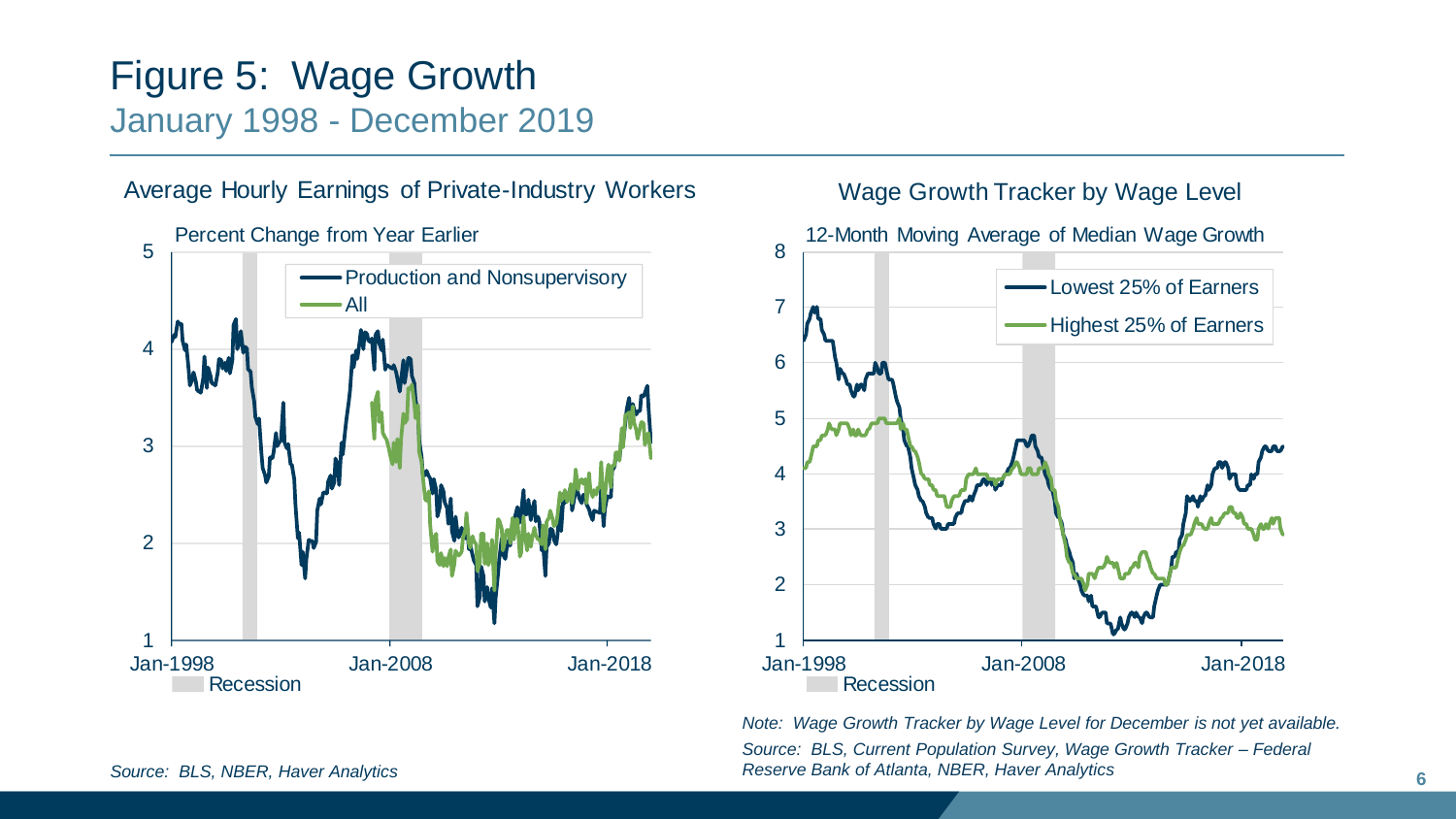Figure 6: Productivity Growth: Change in Real Output Per Hour, Nonfarm Business Sector, All Persons, 20-Quarter Moving Average 1990:Q1 - 2019:Q3

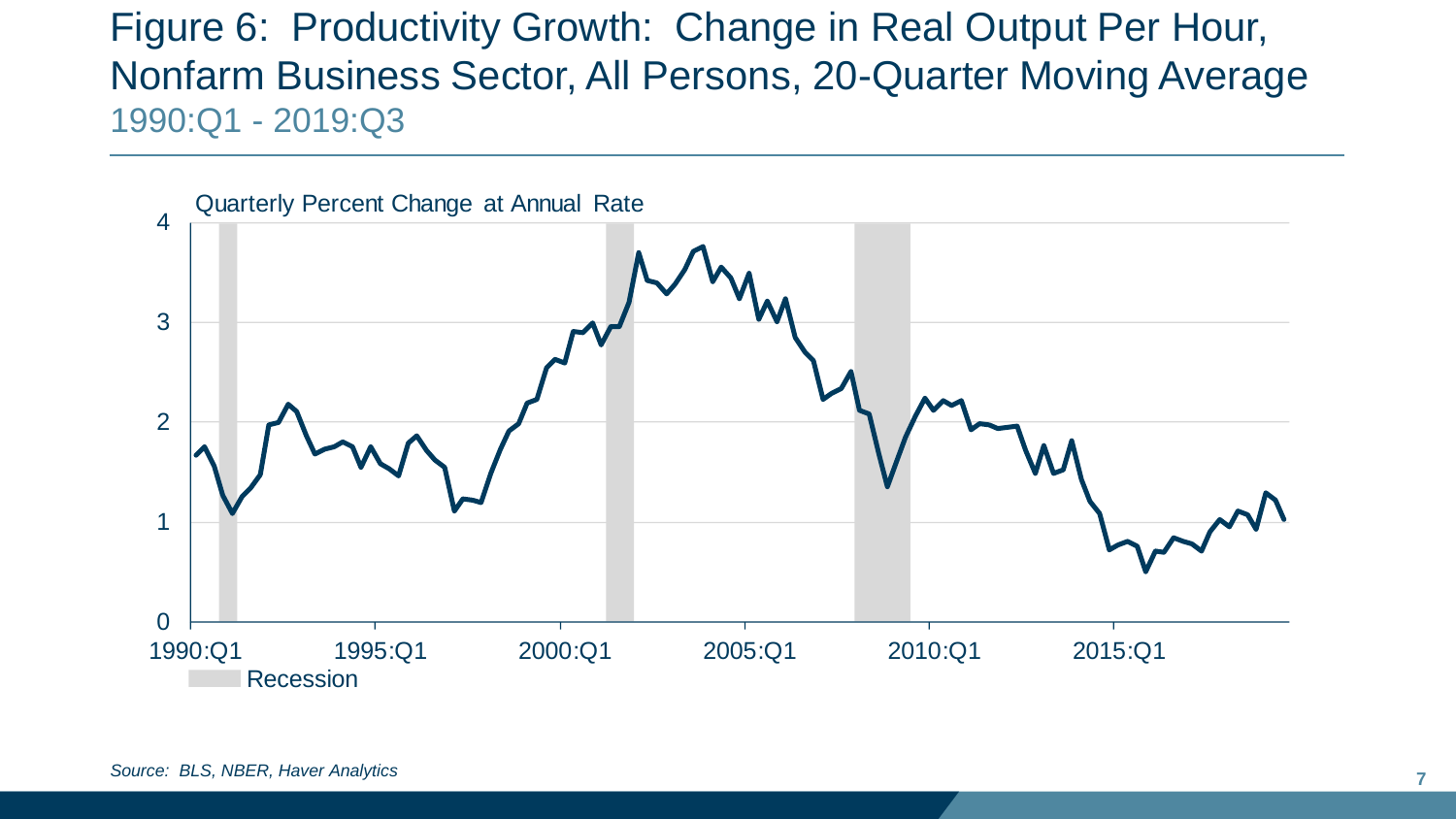## Figure 7: After-Tax Corporate Profits Relative to GDP 1990:Q1 - 2019:Q3



*Note: Figures include inventory valuation and capital consumption adjustments. Source: BEA, NBER, Haver Analytics*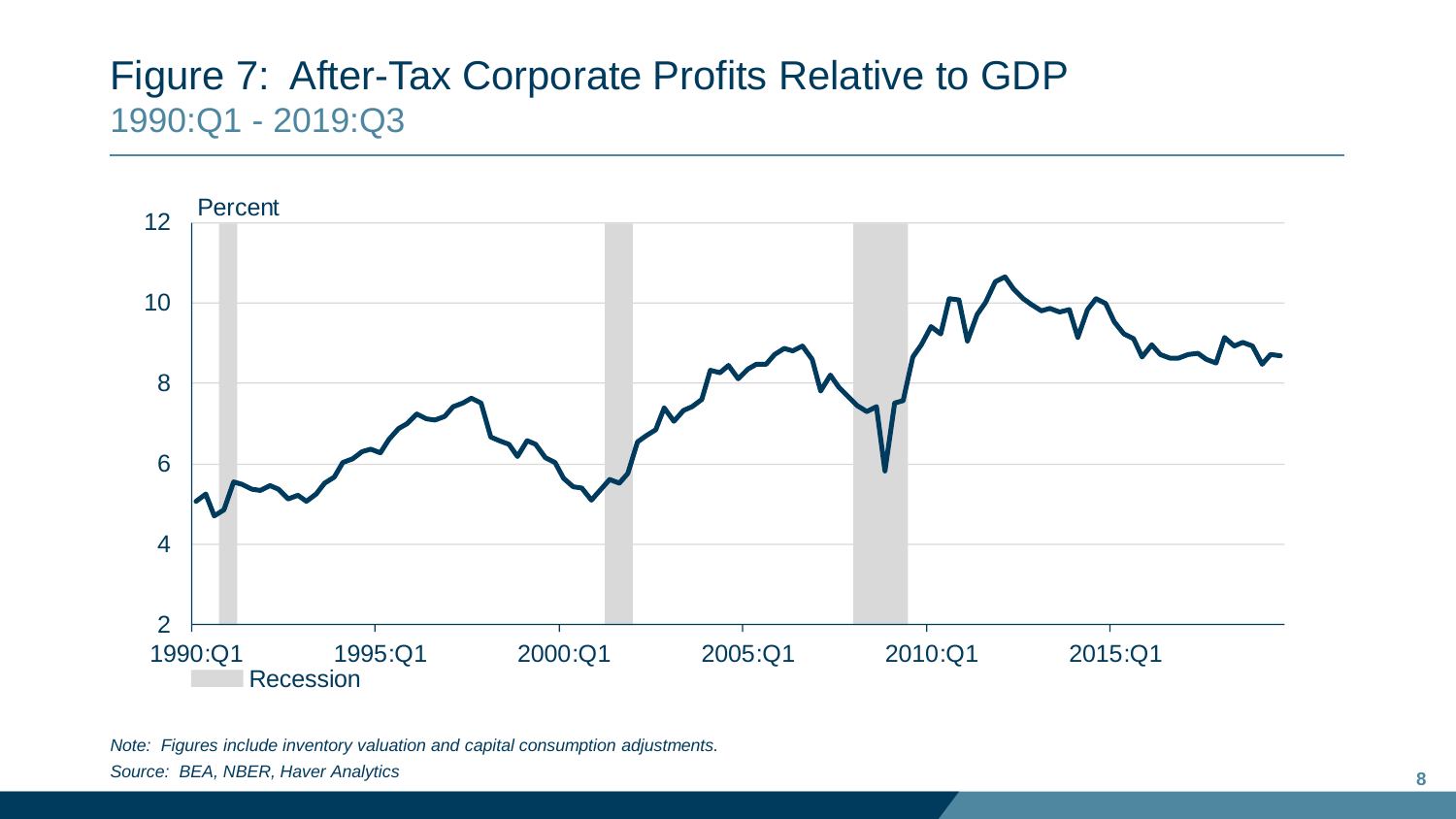## Figure 8: House Price to Income Ratio for Selected Countries 2015:Q1 - 2019:Q3



*Note: The house price to income ratio is the ratio of nominal house prices to nominal household disposable income per capita. Source: OECD, Haver Analytics*